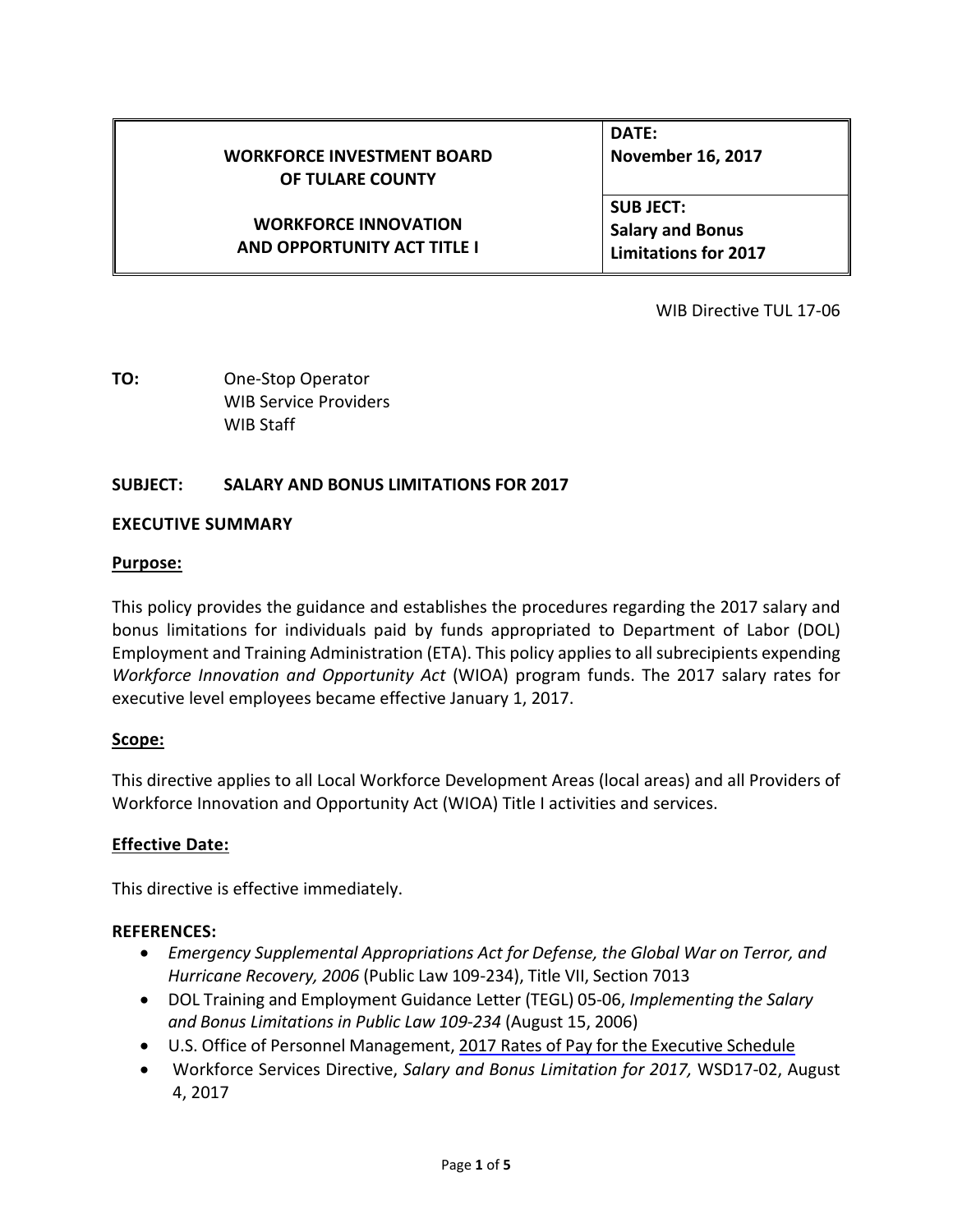# **Locally Imposed Requirements:**

This policy contains no locally imposed requirements.

## **FILING INSTRUCTIONS:**

This policy supersedes TUL 16-05, *Salary and Bonus Limitations for 2016*, November 9, 2016. Retain this directive until further notice.

## **BACKGROUND:**

On June 15, 2006, President Bush signed into law an emergency supplemental appropriations bill, Public Law 109-234. Section 7013 of this law limits the salary and bonus compensation for individuals paid by funds appropriated to ETA and provided to recipients and subrecipients. Specifically, Section 7013 states the following:

"None of the funds appropriated in Public Law 109-149 or prior acts under the heading 'Employment and Training' that are available for expenditure on or after the date of enactment of this section shall be used by a recipient or subrecipient of such funds to pay the salary and bonuses of an individual, either as direct costs or indirect costs, at a rate in excess of Executive Level II, except as provided for under Section 101 of Public Law 109-149. This limit shall not apply to vendors providing goods and services as defined in the Office of Management and Budget Circular A-133. Where States are recipients of such funds, States may establish a lower limit for salaries and bonuses of those receiving salaries and bonuses from subrecipients of such funds, taking into account factors including the relative cost-of-living in the State, the compensation levels for comparable State or local government employees, and the size of the organization that administers federal programs involved including Employment and Training Administration programs."

As a result of this law, the ETA issued [TEGL 05-06](https://wdr.doleta.gov/directives/corr_doc.cfm?DOCN=2262) on August 15, 2006. This TEGL discusses the limitations on salary and bonus payments that can be made with funds appropriated to the ETA. Specifically, this TEGL provides information on programs affected by this provision, effective dates and funding cycles, covered individuals and transactions, application of the limitation, and related grant and contract modifications.

## **POLICY AND PROCEDURES:**

Public Law 109-234 sets the limit on salary and bonus compensation for individuals paid by funds appropriated to ETA at a rate equivalent to no more than Executive Level II. A salary table providing this rate is listed on the Pay and Leave page of the Federal Office of Personnel Management's website. These levels are adjusted annually. Effective January 1, 2017, the salary and bonus limit is set at \$187,000. It should be noted that these limitations do not apply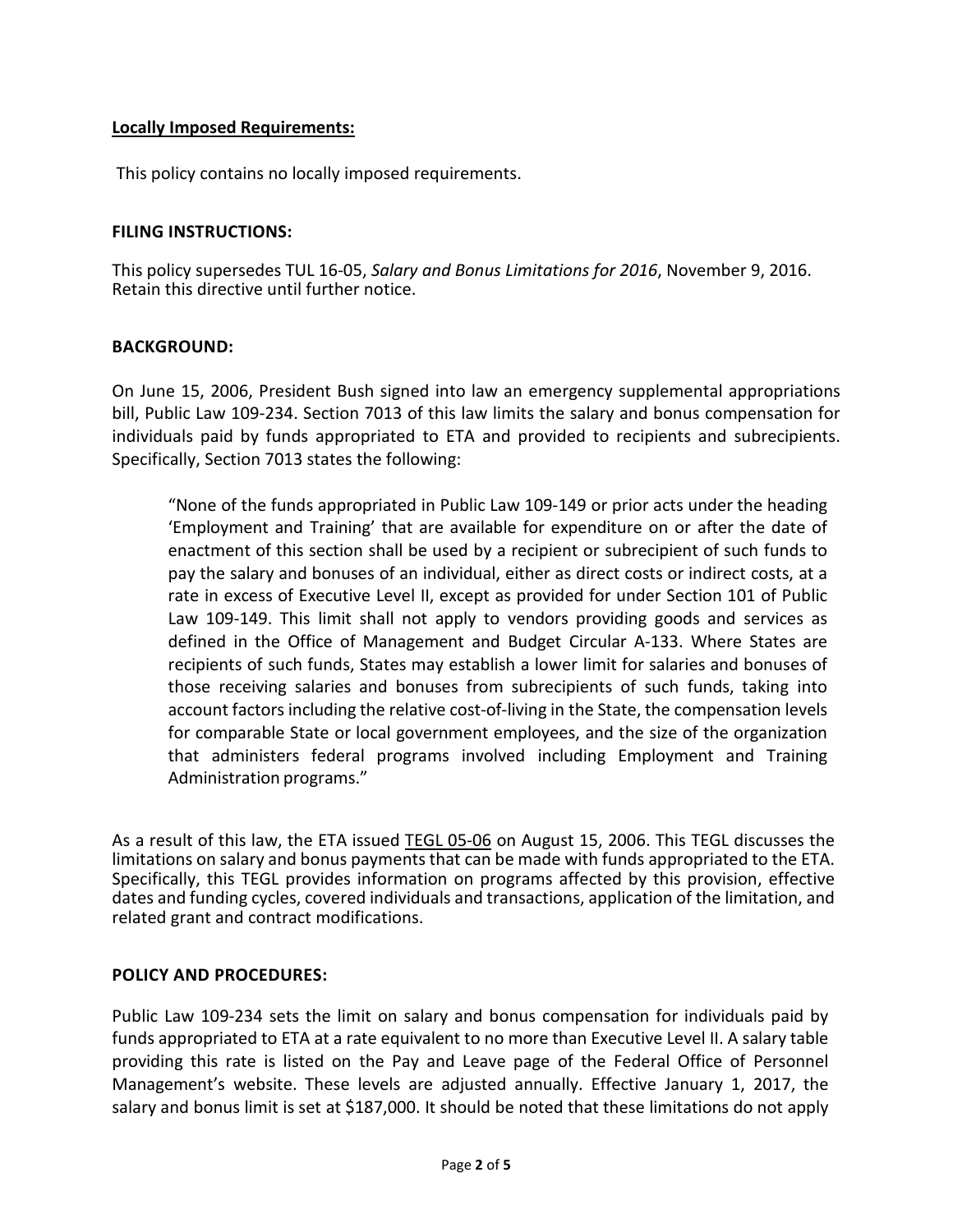to benefits that are not salary and bonuses. For example, fringe benefits, insurance premiums, or pension plans paid by a subrecipient are not included in this calculation. Per DOL's ETA Region 6 Office, the salary and bonus limit applies to both the gross amount of salary and bonus, and to the rate at which the salary is paid. As a result, for individuals who do not work full time on ETA funded projects or who are only employed part time or part of the year, the salary and bonus limit will be prorated based on the amount of time the individual is dedicated to the ETA funded grant. The following are examples provided by DOL ETA Region 6 to illustrate how the limitations are calculated based on salary and bonus levels, as well asthe rate at which they are paid:

# **Example 1**

An Executive Director's W-2 for 2017 includes \$150,000 of gross compensation. He worked part time (.50 Full Time Equivalent [FTE]) all year. One hundred percent of the Executive Director's salary costs benefited ETA-funded programs.

| 2017 Salary and Bonus Limit                                                                                        | \$187,000 |
|--------------------------------------------------------------------------------------------------------------------|-----------|
| Salary eligible for the salary and bonus limit<br>.50 FTE x 100% of salary = 50%<br>(Calculation: \$187,000 x 50%) | \$93,500  |
| Total gross compensation                                                                                           | \$150,000 |
| Salary costs benefitting ETA-funded programs<br>(Calculation: \$150,000 x 100%)                                    | \$150,000 |
| Salary in excess of the salary and bonus limit<br>(Calculation: \$150,000 - \$93,500)                              | \$56,500  |

In this scenario, the Executive Director's salary is eligible for 40 percent of the annual salary and bonus limit (40% of his salary benefited ETA-funded programs). Therefore, \$74,800 (\$187,000 x 40% = \$74,800) of the salary may be paid using ETA appropriated funds or other federal funds. Since only 40 percent of the Executive Director's salary costs benefited ETA-funded programs, the remaining amount of \$5,200 (\$200,000 x 40% = \$80,000 - \$74,800 = \$5,200), which is in excess of the allowable 2017 salary and bonus limit, must be paid using non-federal funds.

# **Example 2**

An Executive Director's W-2 for 2017 includes \$150,000 of gross compensation. He worked part time (.50 FTE) all year. Seventy percent of the Executive Director's salary costs benefited ETAfunded programs.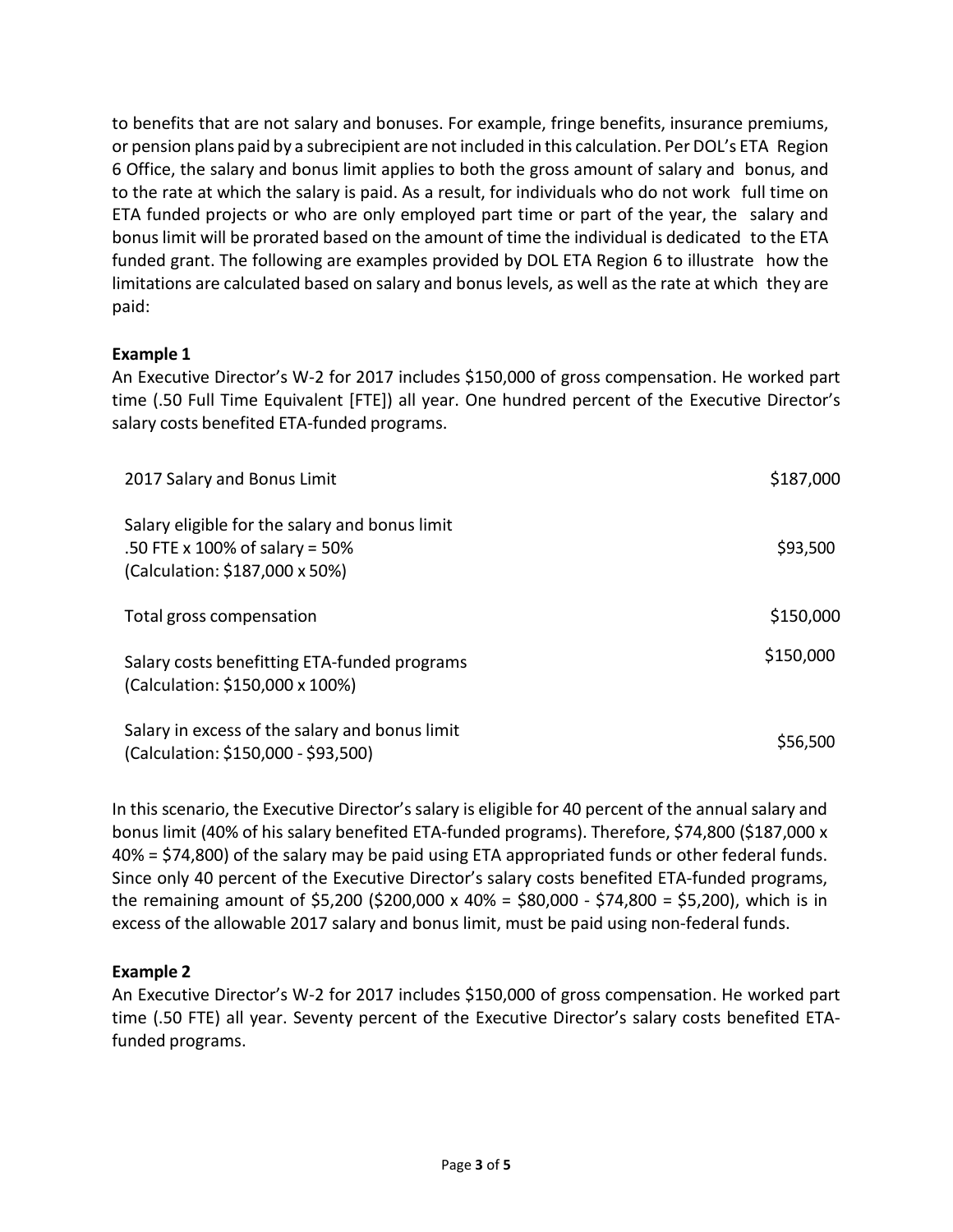| 2017 Salary and Bonus Limit                                                                                       | \$187,000 |
|-------------------------------------------------------------------------------------------------------------------|-----------|
| Salary eligible for the salary and bonus limit<br>.50 FTE x 70% of salary = 35%<br>(Calculation: \$187,000 x 35%) | \$65,450  |
| Total gross compensation                                                                                          | \$150,000 |
| Salary costs benefitting ETA-funded programs<br>(Calculation: \$150,000 x 70%)                                    | \$105,000 |
| Salary in excess of the salary and bonus limit<br>(Calculation: \$105,000 - \$65,450)                             | \$39,550  |

In this scenario, the Executive Director's salary is eligible for 35 percent of the annual salary and bonus limit (.50 FTE x 70% of his salary benefited ETA-funded programs). Therefore, \$65,450  $(5187,000 \times 35\% = 565,450)$  of the salary may be paid using ETA appropriated funds or other federal funds. Since only 70 percent of the Executive Director's salary costs benefited ETAfunded programs, the remaining amount of \$39,550 (\$150,000 x 70% = \$105,000 - \$65,450 = \$39,550), which is in excess of the allowable 2017 salary and bonus limit, must be paid using non-federal funds.

## Example 3

An Executive Director's W-2 for 2017 includes \$200,000 of gross compensation. He worked full time all year. Forty percent of the Executive Director's salary costs benefited ETA-funded programs.

| 2017 Salary and Bonus Limit                                                          | \$187,000 |
|--------------------------------------------------------------------------------------|-----------|
| Salary eligible for the salary and bonus limit<br>(Calculation: \$187,000 x 40%)     | \$74,800  |
| Total gross compensation                                                             | \$200,000 |
| Salary costs benefitting ETA-funded programs<br>(Calculation: \$200,000 x 40%)       | \$80,000  |
| Salary in excess of the salary and bonus limit<br>(Calculation: \$80,000 - \$74,800) | \$5,200   |